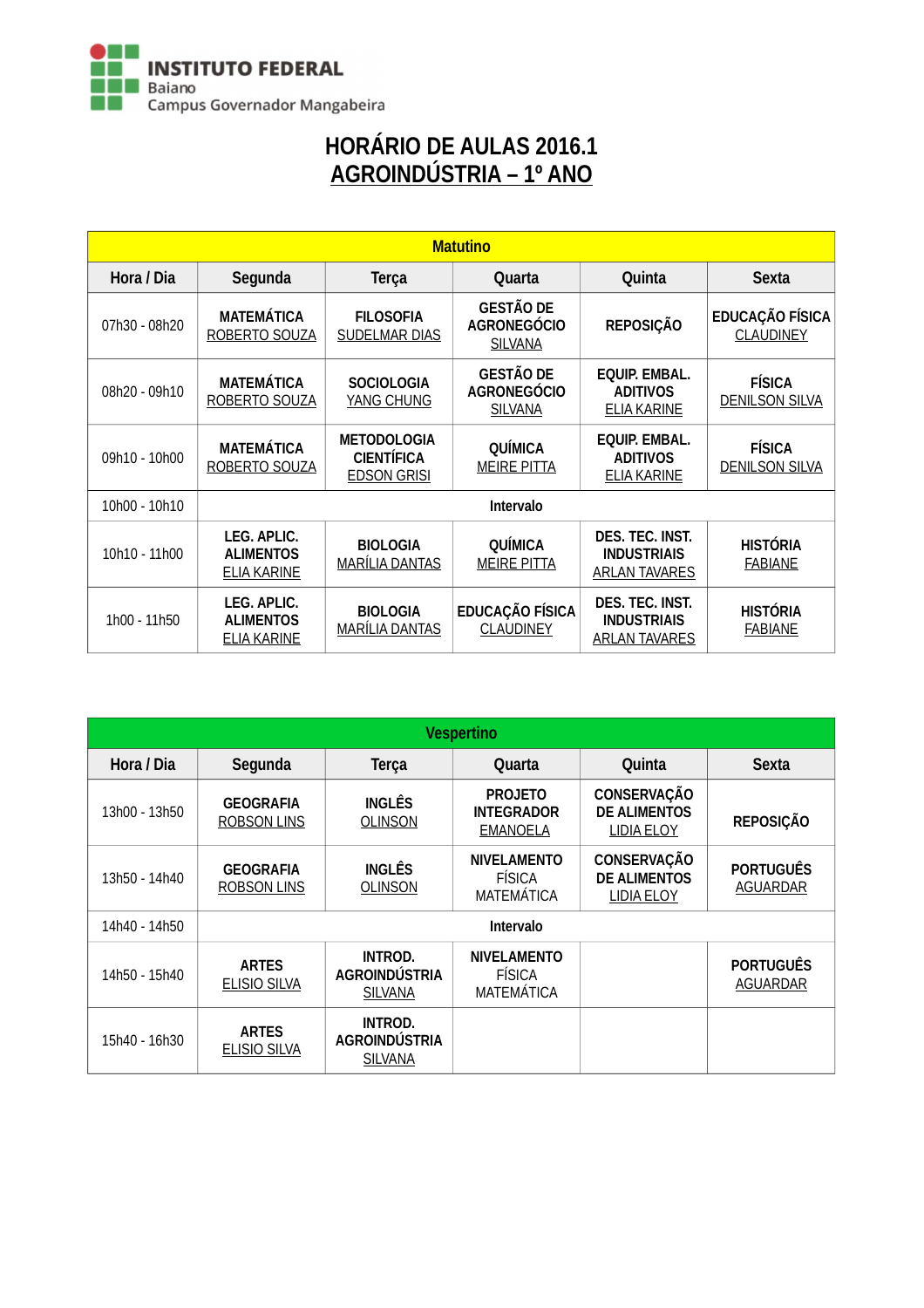

# HORÁRIO DE AULAS 2016.1 INFORMÁTICA – 1º ANO – TURMA A

| <b>Matutino</b> |                                           |                                     |                                  |                                                                 |                                                           |  |  |
|-----------------|-------------------------------------------|-------------------------------------|----------------------------------|-----------------------------------------------------------------|-----------------------------------------------------------|--|--|
| Hora / Dia      | Segunda                                   | <b>Terça</b>                        | Quarta                           | Quinta                                                          | <b>Sexta</b>                                              |  |  |
| 07h30 - 08h20   |                                           | <b>FÍSICA</b><br><b>GEÓRGIA</b>     |                                  | <b>HISTÓRIA</b><br><b>FABIANE</b>                               |                                                           |  |  |
| 08h20 - 09h10   | <b>FILOSOFIA</b><br>SUDELMAR DIAS         | <b>FÍSICA</b><br><b>GEÓRGIA</b>     | <b>GEOGRAFIA</b><br>ROBSON LINS  | <b>HISTÓRIA</b><br><b>FABIANE</b>                               | <b>LÓGICA DE</b><br><b>PROGRAMAÇÃO</b><br><b>AGUARDAR</b> |  |  |
| 09h10 - 10h00   | <b>SOCIOLOGIA</b><br>YANG CHUNG           | <b>FÍSICA</b><br><b>GEÓRGIA</b>     | <b>GEOGRAFIA</b><br>ROBSON LINS  | <b>MONT. MANUT. DE</b><br><b>COMPUTADORES</b><br><b>RODRIGO</b> | <b>LÓGICA DE</b><br><b>PROGRAMAÇÃO</b><br><b>AGUARDAR</b> |  |  |
| 10h00 - 10h10   |                                           |                                     | Intervalo                        |                                                                 |                                                           |  |  |
| 10h10 - 11h00   | <b>MATEMÁTICA</b><br><b>ROBERTO SOUZA</b> | <b>ARTES</b><br><b>ELISIO SILVA</b> | <b>PORTUGUÊS</b><br><u>LÍVIA</u> | <b>MONT. MANUT. DE</b><br><b>COMPUTADORES</b><br><b>RODRIGO</b> | <b>LÓGICA DE</b><br>PROGRAMAÇÃO<br><b>AGUARDAR</b>        |  |  |
| 11h00 - 11h50   | <b>MATEMÁTICA</b><br>ROBERTO SOUZA        | <b>ARTES</b><br><b>ELISIO SILVA</b> | <b>PORTUGUÊS</b><br><u>LÍVIA</u> | <b>MONT. MANUT. DE</b><br><b>COMPUTADORES</b><br><b>RODRIGO</b> | <b>LÓGICA DE</b><br>PROGRAMAÇÃO<br><b>AGUARDAR</b>        |  |  |

| <b>Vespertino</b> |                                    |                                   |                                     |                                                                |              |  |  |  |
|-------------------|------------------------------------|-----------------------------------|-------------------------------------|----------------------------------------------------------------|--------------|--|--|--|
| Hora / Dia        | Segunda                            | <b>Terça</b>                      | Quarta                              | Quinta                                                         | <b>Sexta</b> |  |  |  |
| 13h00 - 13h50     | <b>INGLÊS</b><br><b>OLINSON</b>    | <b>BIOLOGIA</b><br>MARÍLIA DANTAS | <b>PROJETO</b><br><b>INTEGRADOR</b> | <b>EDUCAÇÃO FÍSICA</b><br><b>CLAUDINEY</b>                     |              |  |  |  |
| 13h50 - 14h40     | <b>INGLÊS</b><br><b>OLINSON</b>    | <b>BIOLOGIA</b><br>MARÍLIA DANTAS |                                     | <b>EDUCAÇÃO FÍSICA</b><br><b>CLAUDINEY</b>                     |              |  |  |  |
| 14h40 - 14h50     |                                    |                                   | Intervalo                           |                                                                |              |  |  |  |
| 14h50 - 15h40     | <b>FÍSICA</b><br><b>GEÓRGIA</b>    | QUÍMICA<br><b>MEIRE PITTA</b>     |                                     | <b>FUNDAMENTOS</b><br><b>DE INFORMÁTICA</b><br><b>ANDERSON</b> |              |  |  |  |
| 15h40 - 16h30     | <b>MATEMÁTICA</b><br>ROBERTO SOUZA | QUÍMICA<br><b>MEIRE PITTA</b>     |                                     | <b>FUNDAMENTOS</b><br><b>DE INFORMÁTICA</b><br><b>ANDERSON</b> |              |  |  |  |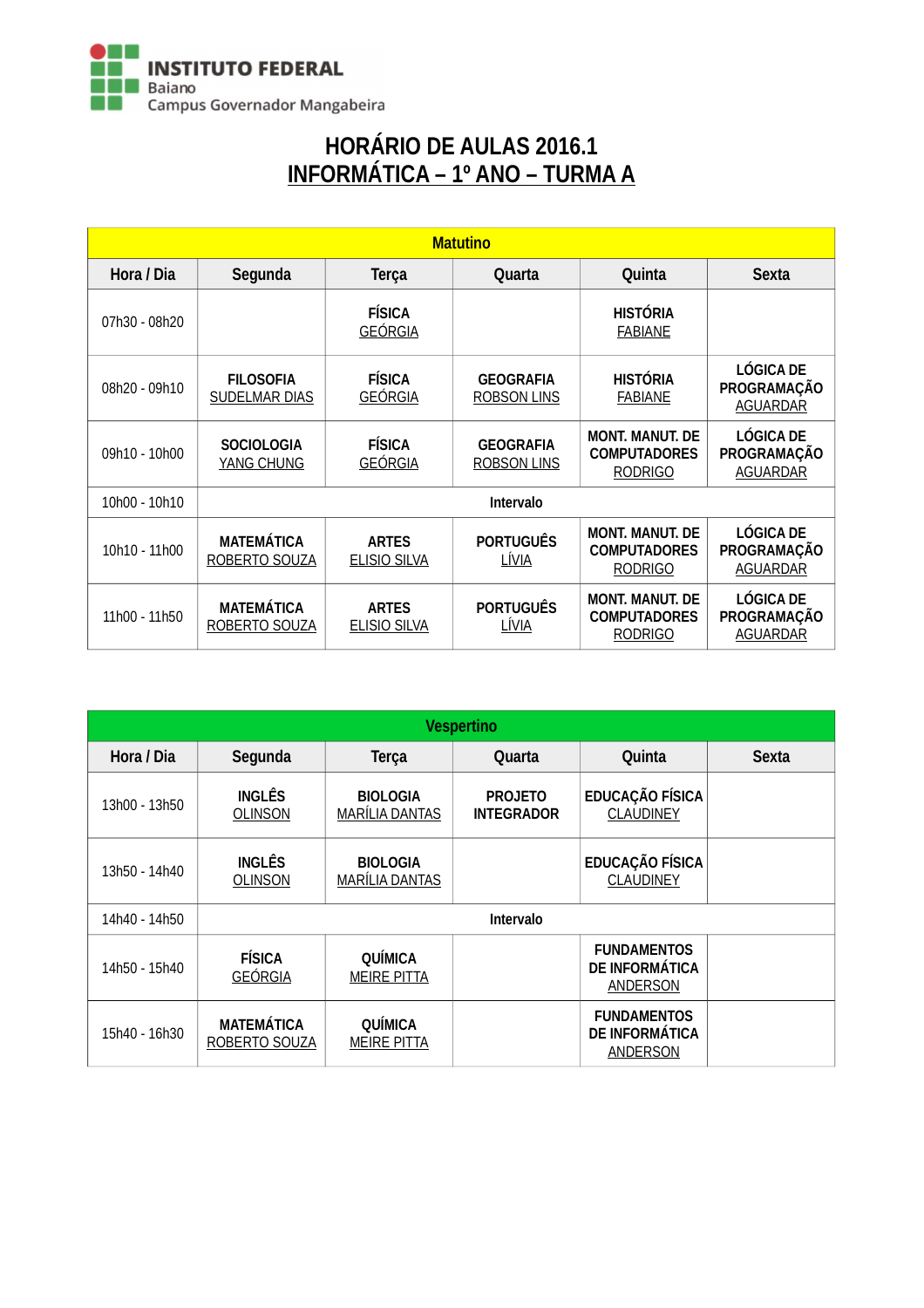

### HORÁRIO DE AULAS 2016.1 INFORMÁTICA – 1º ANO – TURMA B

| <b>Matutino</b> |                                   |                                     |                                                                                                                                                                                                                                                                                                             |                           |                                                                 |  |  |
|-----------------|-----------------------------------|-------------------------------------|-------------------------------------------------------------------------------------------------------------------------------------------------------------------------------------------------------------------------------------------------------------------------------------------------------------|---------------------------|-----------------------------------------------------------------|--|--|
| Hora / Dia      | Segunda                           | <b>Terça</b>                        | Quarta                                                                                                                                                                                                                                                                                                      | Quinta                    | <b>Sexta</b>                                                    |  |  |
| 07h30 - 08h20   |                                   | <b>ARTES</b><br><b>ELISIO SILVA</b> | <b>MATEMÁTICA</b><br>ROBERTO SOUZA                                                                                                                                                                                                                                                                          |                           | EDUCAÇÃO FÍSICA<br><b>CLAUDINEY</b>                             |  |  |
| 08h20 - 09h10   | <b>GEOGRAFIA</b><br><b>ROBSON</b> | <b>ARTES</b><br><b>ELISIO SILVA</b> | <b>MATEMÁTICA</b><br>ROBERTO SOUZA                                                                                                                                                                                                                                                                          | <b>PORTUGUÊS</b><br>LÍVIA | <b>EDUCAÇÃO FÍSICA</b><br><b>CLAUDINEY</b>                      |  |  |
| 09h10 - 10h00   | <b>GEOGRAFIA</b><br><b>ROBSON</b> |                                     | <b>MATEMÁTICA</b><br>ROBERTO SOUZA                                                                                                                                                                                                                                                                          | <b>PORTUGUÊS</b><br>LÍVIA | <b>MONT. MANUT. DE</b><br><b>COMPUTADORES</b><br><b>RODRIGO</b> |  |  |
| 10h00 - 10h10   |                                   |                                     | <b>INTERVALO</b><br><b>FUNDAMENTOS</b><br><b>INGLÊS</b><br><b>BIOLOGIA</b><br><b>DE INFORMÁTICA</b><br><b>MARÍLIA DANTAS</b><br><b>OLINSON</b><br><b>ANDERSON</b><br><b>FUNDAMENTOS</b><br><b>INGLÊS</b><br><b>BIOLOGIA</b><br><b>DE INFORMATICA</b><br><b>MARILIA DANTAS</b><br>OLINSON<br><b>ANDERSON</b> |                           |                                                                 |  |  |
| 10h10 - 11h00   | <b>FÍSICA</b><br><b>GEÓRGIA</b>   |                                     |                                                                                                                                                                                                                                                                                                             |                           | <b>MONT. MANUT. DE</b><br><b>COMPUTADORES</b><br><b>RODRIGO</b> |  |  |
| 11h00 - 11h50   | <b>FÍSICA</b><br><b>GEÓRGIA</b>   |                                     |                                                                                                                                                                                                                                                                                                             |                           | <b>MONT. MANUT. DE</b><br><b>COMPUTADORES</b><br><b>RODRIGO</b> |  |  |

| <b>Vespertino</b> |                                                    |                                                    |                                      |                                   |              |  |  |
|-------------------|----------------------------------------------------|----------------------------------------------------|--------------------------------------|-----------------------------------|--------------|--|--|
| Hora / Dia        | Segunda                                            | <b>Terça</b>                                       | Quarta                               | Quinta                            | <b>Sexta</b> |  |  |
| 13h00 - 13h50     | <b>FÍSICA</b><br><b>GEÓRGIA</b>                    | <b>FILOSOFIA</b><br>SUDELMAR DIAS                  |                                      |                                   |              |  |  |
| 13h50 - 14h40     | <b>FÍSICA</b><br><b>GEÓRGIA</b>                    | <b>SOCIOLOGIA</b><br>YANG CHUNG                    | <b>PROJETO</b><br><b>INTEGRADOR</b>  | <b>HISTÓRIA</b><br><b>FABIANE</b> |              |  |  |
| 14h40 - 14h50     |                                                    |                                                    | Intervalo                            |                                   |              |  |  |
| 14h50 - 15h40     | <b>LÓGICA DE</b><br>PROGRAMAÇÃO<br><b>AGUARDAR</b> | <b>LÓGICA DE</b><br>PROGRAMAÇÃO<br><b>AGUARDAR</b> | <b>QUÍMICA</b><br><b>MEIRE PITTA</b> | <b>HISTÓRIA</b><br><b>FABIANE</b> |              |  |  |
| 15h40 - 16h30     | <b>LÓGICA DE</b><br>PROGRAMAÇÃO<br><b>AGUARDAR</b> | <b>LÓGICA DE</b><br>PROGRAMAÇÃO<br><b>AGUARDAR</b> | <b>QUÍMICA</b><br><b>MEIRE PITTA</b> |                                   |              |  |  |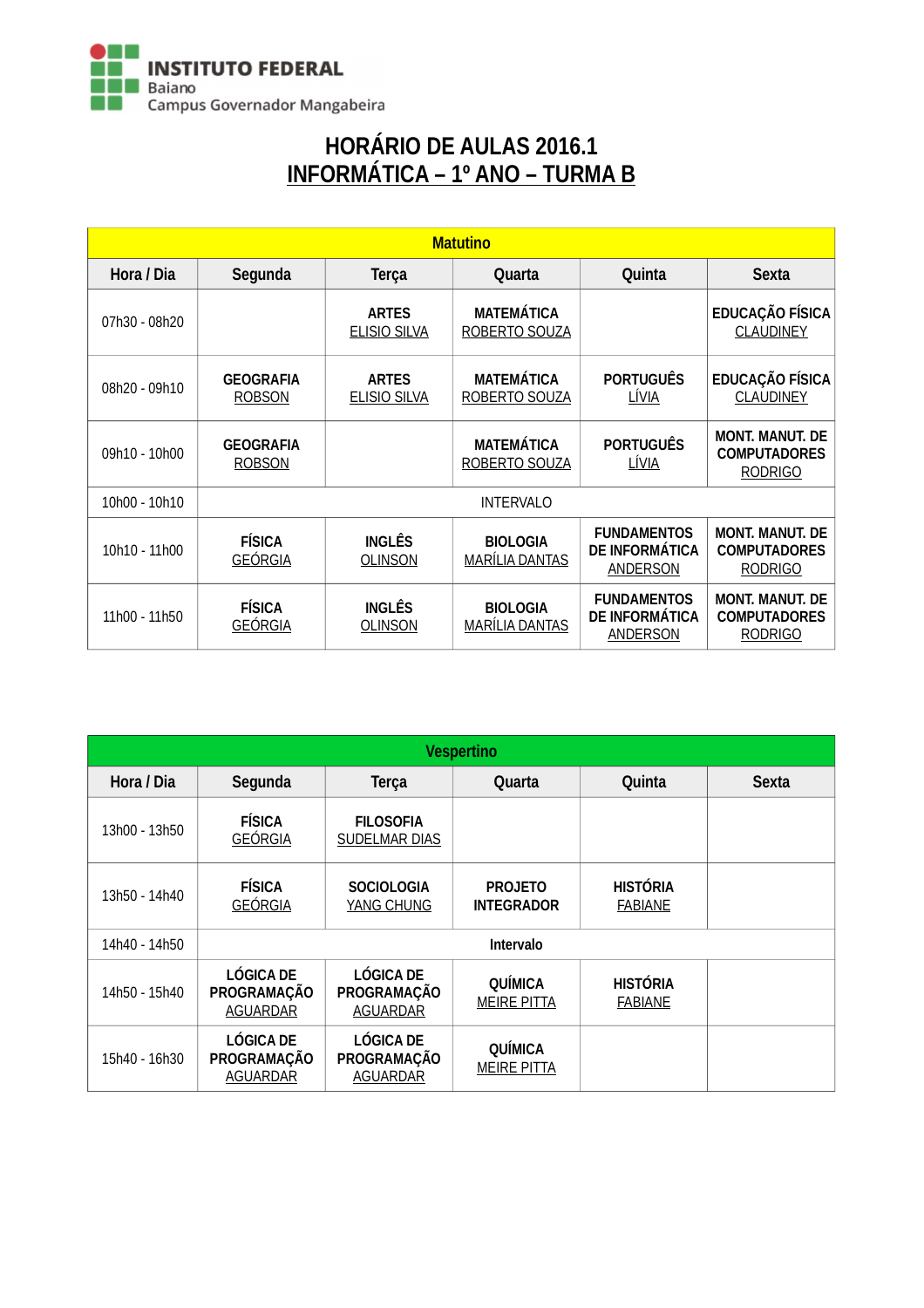

# HORÁRIO DE AULAS 2016.1 INFORMÁTICA – 2º ANO

| <b>Matutino</b> |                                     |                                          |                                                        |                                   |                                                           |  |
|-----------------|-------------------------------------|------------------------------------------|--------------------------------------------------------|-----------------------------------|-----------------------------------------------------------|--|
| Hora / Dia      | Segunda                             | <b>Terça</b>                             | Quarta                                                 | Quinta                            | <b>Sexta</b>                                              |  |
| 07h30 - 08h20   |                                     | <b>MATEMÁTICA</b><br>ROBERTO SOUZA       | ANÁLISE PROJ.<br><b>DE SISTEMAS</b><br><b>MARILTON</b> | PROGRAMAÇÃO I<br><b>MARILTON</b>  |                                                           |  |
| 08h20 - 09h10   | <b>ARTES</b><br><b>ELISIO SILVA</b> | <b>MATEMÁTICA</b><br>ROBERTO SOUZA       | ANÁLISE PROJ.<br><b>DE SISTEMAS</b><br><b>MARILTON</b> | PROGRAMAÇÃO I<br><b>MARILTON</b>  |                                                           |  |
| 09h10 - 10h00   |                                     | <b>MATEMÁTICA</b><br>ROBERTO SOUZA       | EDUCAÇÃO FÍSICA<br><b>CLAUDINEY</b>                    | PROGRAMAÇÃO I<br><b>MARILTON</b>  |                                                           |  |
| 10h00 - 10h10   |                                     |                                          | Intervalo                                              |                                   |                                                           |  |
| 10h10 - 11h00   | <b>GEOGRAFIA</b><br><b>ROBSON</b>   | <b>SOCIOLOGIA</b><br><b>YANG CHUNG</b>   | <b>FÍSICA</b><br><b>DENILSON SILVA</b>                 | <b>HISTÓRIA</b><br><b>FABIANE</b> | <b>SISTEMAS</b><br><b>OPERACIONAIS</b><br><b>MARILTON</b> |  |
| 11h00 - 11h50   | <b>GEOGRAFIA</b><br><b>ROBSON</b>   | <b>FILOSOFIA</b><br><b>SUDELMAR DIAS</b> | <b>FÍSICA</b><br><b>DENILSON SILVA</b>                 | <b>HISTÓRIA</b><br><b>FABIANE</b> | <b>SISTEMAS</b><br><b>OPERACIONAIS</b><br><b>MARILTON</b> |  |

| <b>Vespertino</b> |                                                           |                                      |                                                                   |                                                   |                                                   |  |  |  |
|-------------------|-----------------------------------------------------------|--------------------------------------|-------------------------------------------------------------------|---------------------------------------------------|---------------------------------------------------|--|--|--|
| Hora / Dia        | Segunda                                                   | <b>Terça</b>                         | Quarta                                                            | Quinta                                            | <b>Sexta</b>                                      |  |  |  |
| 13h00 - 13h50     | <b>BIOLOGIA</b><br><b>MARÍLIA DANTAS</b>                  | <b>QUÍMICA</b><br><b>MEIRE PITTA</b> | <b>LÓGIC. E LING. DE</b><br>PROGRAMAÇÃO<br><b>FABRÍCIO</b>        | <b>BANCO DE</b><br><b>DADOS</b><br><b>RODRIGO</b> | <b>PROJETO</b><br><b>INTEGRADOR</b>               |  |  |  |
| 13h50 - 14h40     | <b>BIOLOGIA</b><br>MARÍLIA DANTAS                         | QUÍMICA<br><b>MEIRE PITTA</b>        | LÓGIC. E LING. DE<br>PROGRAMAÇÃO<br><b>FABRÍCIO</b>               | <b>BANCO DE</b><br><b>DADOS</b><br><b>RODRIGO</b> |                                                   |  |  |  |
| 14h40 - 14h50     |                                                           |                                      | <b>Intervalo</b>                                                  |                                                   |                                                   |  |  |  |
| 14h50 - 15h40     | <b>REDES DE</b><br><b>COMPUTADORES</b><br><b>ANDERSON</b> | <b>INGLÊS</b><br><b>OLINSON</b>      | LÓGIC. E LING. DE<br><b>PROGRAMAÇÃO</b><br><b>FABRÍCIO</b>        | <b>ESPANHOL</b><br><u>LÍVIA</u>                   | <b>BANCO DE</b><br><b>DADOS</b><br><b>RODRIGO</b> |  |  |  |
| 15h40 - 16h30     | <b>REDES DE</b><br><b>COMPUTADORES</b><br><b>ANDERSON</b> | <b>INGLÊS</b><br><b>OLINSON</b>      | <b>LÓGIC. E LING. DE</b><br><b>PROGRAMAÇÃO</b><br><b>FABRÍCIO</b> | <b>ESPANHOL</b><br><u>LÍVIA</u>                   |                                                   |  |  |  |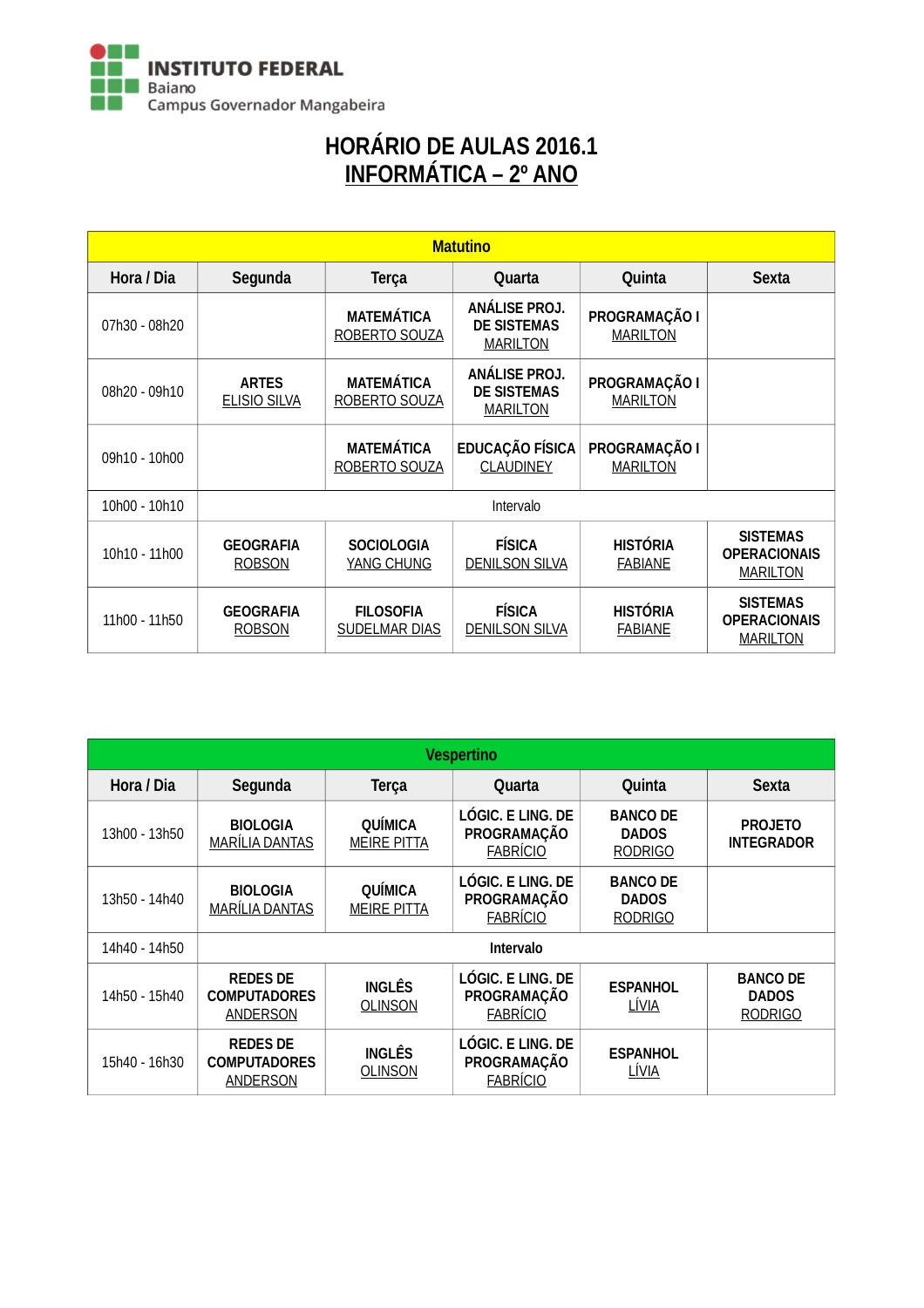

# HORÁRIO DE AULAS INFORMÁTICA – 3º ANO

| <b>Matutino</b> |                                          |                                     |                                                             |                                                        |                                   |  |  |
|-----------------|------------------------------------------|-------------------------------------|-------------------------------------------------------------|--------------------------------------------------------|-----------------------------------|--|--|
| Hora / Dia      | Segunda                                  | <b>Terça</b>                        | Quarta                                                      | Quinta                                                 | <b>Sexta</b>                      |  |  |
| 07h30 - 08h20   |                                          | <b>INGLÊS</b><br><b>OLINSON</b>     | <b>MATEMÁTICA</b><br>MÁRCIO CLÁUDIO                         |                                                        |                                   |  |  |
| 08h20 - 09h10   | <b>FÍSICA</b><br><b>DENILSON SILVA</b>   | <b>INGLÊS</b><br><b>OLINSON</b>     | <b>MATEMÁTICA</b><br>MÁRCIO CLÁUDIO                         | EDUCAÇÃO FÍSICA<br><b>CLAUDINEY</b>                    | <b>HISTÓRIA</b><br><b>FABIANE</b> |  |  |
| 09h10 - 10h00   | <b>FÍSICA</b><br><b>DENILSON SILVA</b>   | <b>ARTES</b><br><b>ELISIO SILVA</b> | <b>MATEMÁTICA</b><br>MÁRCIO CLÁUDIO                         | <b>EDUCAÇÃO FÍSICA</b><br><b>CLAUDINEY</b>             | <b>HISTÓRIA</b><br><b>FABIANE</b> |  |  |
| 10h00 - 10h10   |                                          |                                     | Intervalo                                                   |                                                        |                                   |  |  |
| 10h10 - 11h00   | <b>FILOSOFIA</b><br><b>SUDELMAR DIAS</b> | <b>GEOGRAFIA</b><br><b>ROBSON</b>   | <b>LAB. DISPOSITIV.</b><br><b>MÓVEIS</b><br><b>MARILTON</b> |                                                        |                                   |  |  |
| 11h00 - 11h50   | <b>SOCIOLOGIA</b><br>YANG CHUNG          | <b>GEOGRAFIA</b><br><b>ROBSON</b>   | <b>LAB. DISPOSITIV.</b><br><b>MÓVEIS</b><br><b>MARILTON</b> | ANÁLISE PROJ.<br><b>DE SISTEMAS</b><br><b>MARILTON</b> |                                   |  |  |

| <b>Vespertino</b> |                                                |                                          |                               |                                                        |                                                             |  |  |
|-------------------|------------------------------------------------|------------------------------------------|-------------------------------|--------------------------------------------------------|-------------------------------------------------------------|--|--|
| Hora / Dia        | Segunda                                        | <b>Terça</b>                             | Quarta                        | Quinta                                                 | <b>Sexta</b>                                                |  |  |
| 13h00 - 13h50     | <b>ESPANHOL</b><br>LÍVIA                       | <b>TCC</b><br><b>GEÓRGIA</b>             | QUÍMICA<br><b>MEIRE PITTA</b> | ANALISE PROJ.<br><b>DE SISTEMAS</b><br><b>MARILTON</b> | <b>SEG. SIST. DE</b><br><b>INFORMAÇÃO</b><br><b>RODRIGO</b> |  |  |
| 13h50 - 14h40     | <b>ESPANHOL</b><br>LÍVIA                       | <b>TCC</b><br><b>GEÓRGIA</b>             | QUÍMICA<br><b>MEIRE PITTA</b> | ANÁLISE PROJ.<br><b>DE SISTEMAS</b><br><b>MARILTON</b> | <b>SEG. SIST. DE</b><br><b>INFORMAÇÃO</b><br><b>RODRIGO</b> |  |  |
| 14h40 - 14h50     |                                                |                                          | Intervalo                     |                                                        |                                                             |  |  |
| 14h50 - 15h40     | LAB. PROGRAM.<br><b>WEB</b><br><b>AGUARDAR</b> | <b>BIOLOGIA</b><br><b>MARÍLIA DANTAS</b> | <b>ESTÁGIO</b>                | <b>ESTÁGIO</b>                                         | LAB. PROGRAM.<br><b>WEB</b><br><b>AGUARDAR</b>              |  |  |
| 15h40 - 16h30     | LAB. PROGRAM.<br><b>WEB</b><br><b>AGUARDAR</b> | <b>BIOLOGIA</b><br>MARÍLIA DANTAS        | <b>ESTÁGIO</b>                | <b>ESTÁGIO</b>                                         | <b>ESTÁGIO</b>                                              |  |  |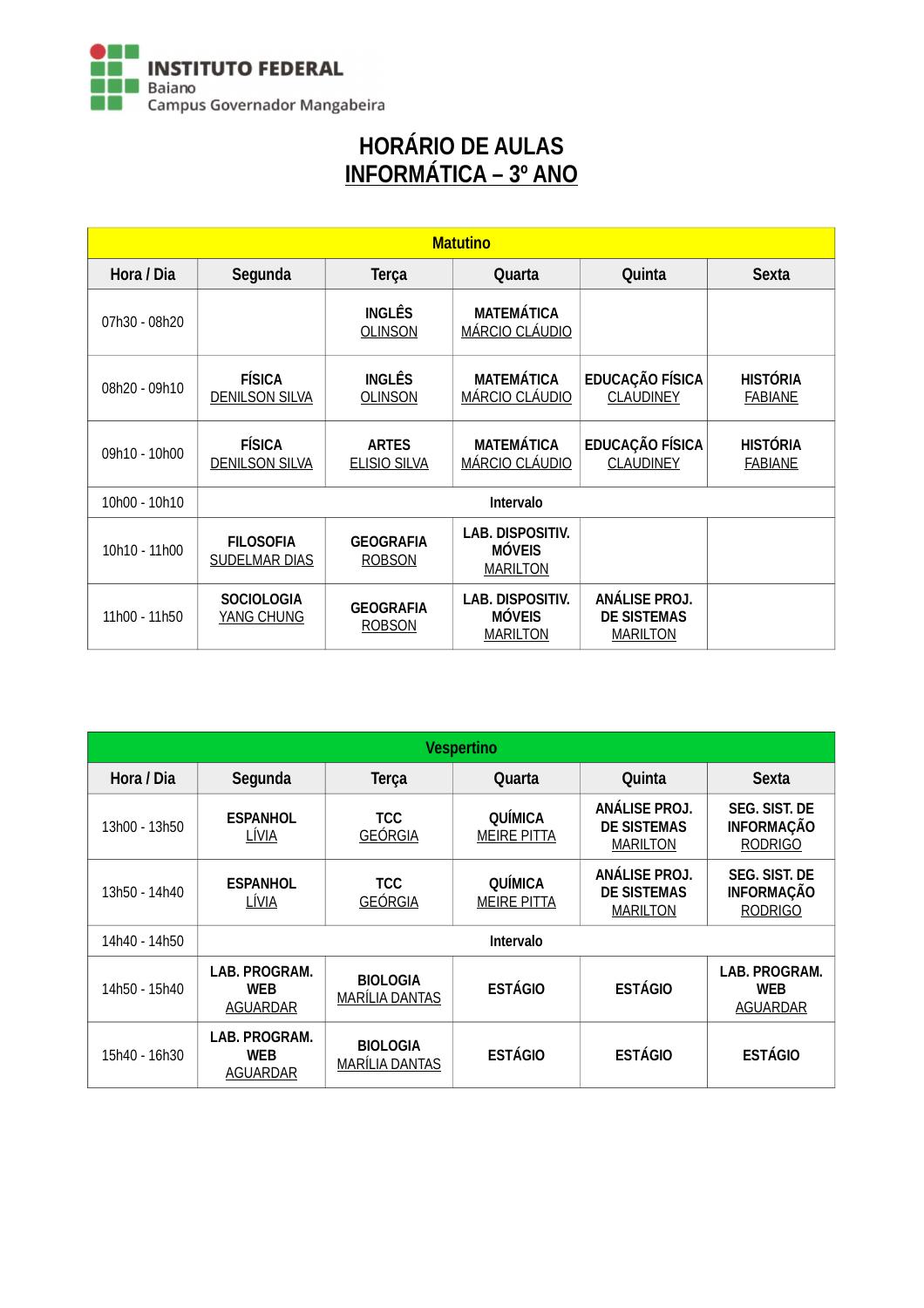

# HORÁRIO DE AULAS COZINHA PROEJA – 1º ANO – VESPERTINO

| <b>Vespertino</b> |                                          |                                        |                                                       |                                     |                                                     |  |  |
|-------------------|------------------------------------------|----------------------------------------|-------------------------------------------------------|-------------------------------------|-----------------------------------------------------|--|--|
| Hora / Dia        | Segunda                                  | <b>Terça</b>                           | Quarta                                                | Quinta                              | <b>Sexta</b>                                        |  |  |
| 13h00 - 13h50     | <b>MATEMÁTICA</b><br>ROBERTO SOUZA       | <b>GEOGRAFIA</b><br><b>ROBSON LINS</b> | <b>HISTÓRIA</b><br>ROBERTO CARLOS                     | <b>ARTES</b><br><b>ELISIO</b>       | <b>NUTRIÇÃO</b><br><b>AGUARDAR</b>                  |  |  |
| 13h50 - 14h40     | <b>MATEMÁTICA</b><br>ROBERTO SOUZA       | <b>GEOGRAFIA</b><br>ROBSON LINS        | <b>HISTÓRIA</b><br>ROBERTO CARLOS                     | <b>ESPANHOL</b><br>LÍVIA            | <b>NUTRIÇÃO</b><br><b>AGUARDAR</b>                  |  |  |
| 14h40 - 15h30     | <b>MATEMÁTICA</b><br>ROBERTO SOUZA       | <b>SOCIOLOGIA</b><br><b>YANG CHUNG</b> | <b>HIGIENE MET.</b><br>CONS. SEG. ALIM.<br>LIDIA ELOY | <b>PORTUGUÊS</b><br><b>AGUARDAR</b> | HAB. TEC.<br><b>COZINHA</b><br><b>ARLAN TAVARES</b> |  |  |
| 15h30 - 15h40     |                                          |                                        | <b>Intervalo</b>                                      |                                     |                                                     |  |  |
| 15h40 - 16h30     | <b>BIOLOGIA</b><br><b>MARÍLIA DANTAS</b> | <b>FILOSOFIA</b><br><b>SUDELMAR</b>    | <b>HIGIENE MET.</b><br>CONS. SEG. ALIM.<br>LÍDIA ELOY | <b>PORTUGUÊS</b><br><b>AGUARDAR</b> | HAB. TEC.<br><b>COZINHA</b><br><u>JOÃO ANDRADE</u>  |  |  |
| 16h30 - 17h20     |                                          |                                        |                                                       | <b>PORTUGUÊS</b><br><b>AGUARDAR</b> | HAB. TEC.<br><b>COZINHA</b><br><b>JOÃO ANDRADE</b>  |  |  |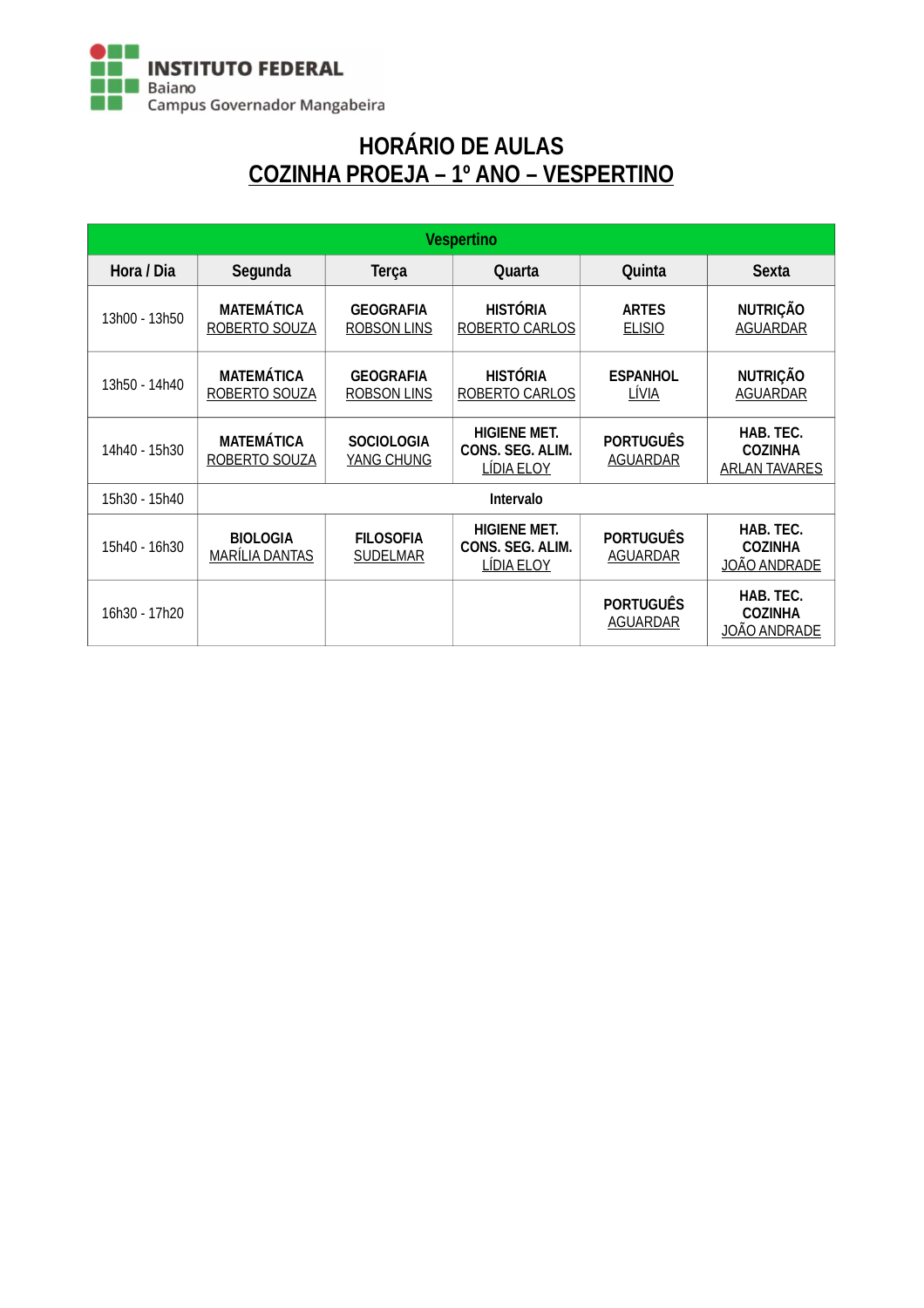

### HORÁRIO DE AULAS COZINHA PROEJA – 1º ANO – NOTURNO

| <b>Noturno</b> |                                        |                                            |                                                              |                                    |                                                     |  |  |
|----------------|----------------------------------------|--------------------------------------------|--------------------------------------------------------------|------------------------------------|-----------------------------------------------------|--|--|
| Hora / Dia     | Segunda                                | <b>Terça</b>                               | Quarta                                                       | Quinta                             | <b>Sexta</b>                                        |  |  |
| 18h30 - 19h20  | <b>PORTUGUÊS</b><br><b>OLINSON</b>     | <b>MATEMÁTICA</b><br><b>MÁRCIO CLÁUDIO</b> | <b>HISTÓRIA</b><br>ROBERTO CARLOS                            | <b>ARTES</b><br><b>ELISIO</b>      | HAB. TEC.<br><b>COZINHA</b><br><u>JOÃO ANDRADE</u>  |  |  |
| 19h20 - 20h10  | <b>PORTUGUÊS</b><br><b>OLINSON</b>     | <b>MATEMÁTICA</b><br>MÁRCIO CLÁUDIO        | <b>HISTÓRIA</b><br>ROBERTO CARLOS                            | <b>ESPANHOL</b><br>LÍVIA           | HAB. TEC.<br><b>COZINHA</b><br>JOÃO ANDRADE         |  |  |
| 20h10 - 21h00  | <b>BIOLOGIA</b><br>MARÍLIA             | <b>MATEMÁTICA</b><br>MÁRCIO CLÁUDIO        | <b>HIGIENE MET.</b><br>CONS. SEG. ALIM.<br><b>LÍDIA ELOY</b> | <b>NUTRIÇÃO</b><br><b>AGUARDAR</b> | HAB. TEC.<br><b>COZINHA</b><br><b>ARLAN TAVARES</b> |  |  |
| 21h00 - 21h10  |                                        |                                            | <b>Intervalo</b>                                             |                                    |                                                     |  |  |
| 21h10 - 22h00  | <b>GEOGRAFIA</b><br><b>ROBSON LINS</b> | <b>FILOSOFIA</b><br><b>SUDELMAR</b>        | <b>HIGIENE MET.</b><br>CONS. SEG. ALIM.<br>LÍDIA ELOY        | <b>NUTRIÇÃO</b><br><b>AGUARDAR</b> |                                                     |  |  |
| 22h00 - 22h50  | <b>GEOGRAFIA</b><br>ROBSON LINS        | <b>SOCIOLOGIA</b><br>YANG CHUNG            |                                                              |                                    |                                                     |  |  |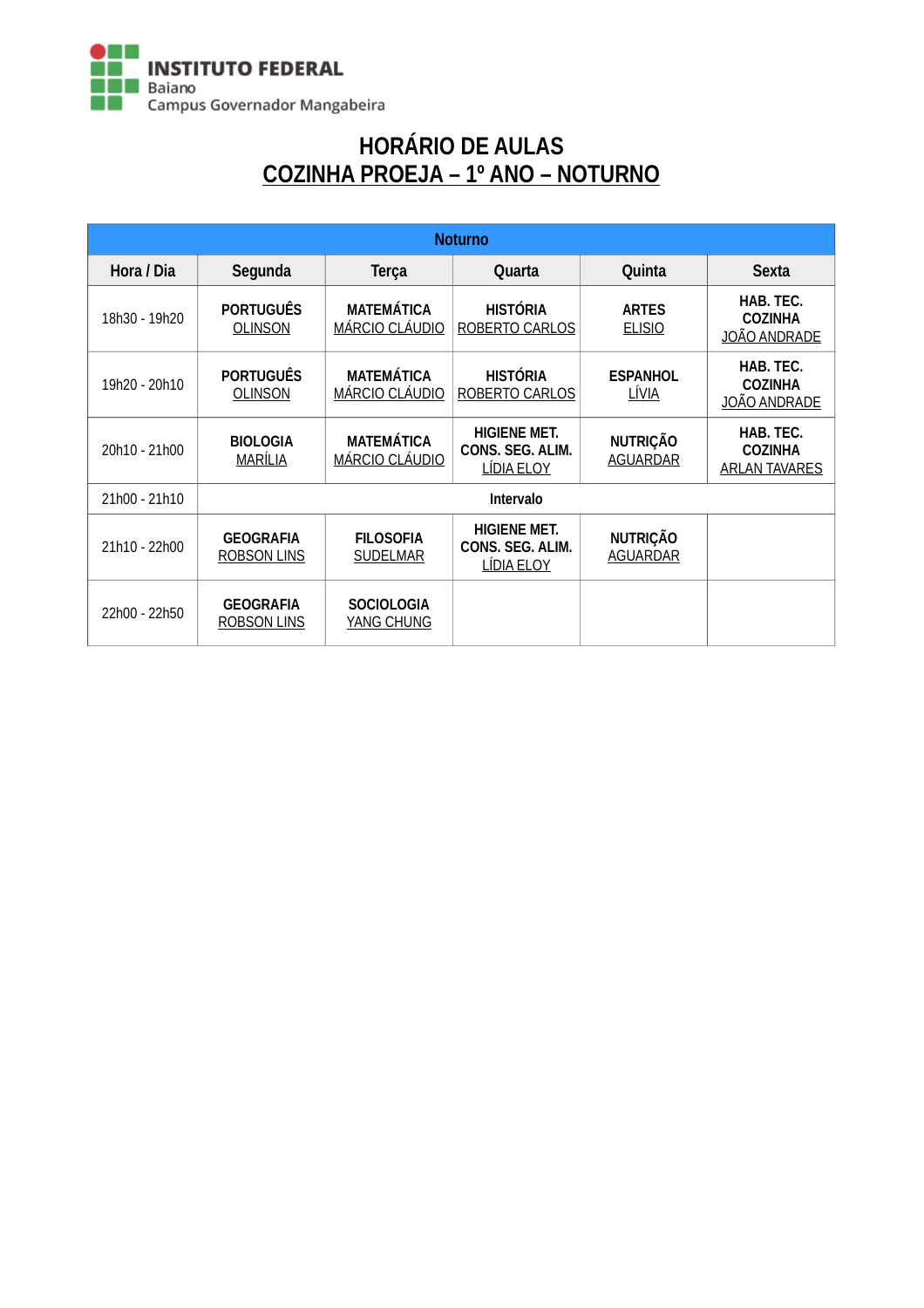

# HORÁRIO DE AULAS ALIMENTOS – MÓDULO I – MATUTINO

| <b>Matutino</b> |                                                                  |                                                            |                                                                  |                                                                        |                                                                 |
|-----------------|------------------------------------------------------------------|------------------------------------------------------------|------------------------------------------------------------------|------------------------------------------------------------------------|-----------------------------------------------------------------|
| Hora / Dia      | Segunda                                                          | <b>Terça</b>                                               | Quarta                                                           | Quinta                                                                 | <b>Sexta</b>                                                    |
| 07h30 - 08h20   | <b>MATEMÁTICA</b><br><b>APLICADA</b><br><b>MÁRCIO CLÁUDIO</b>    | <b>MICROBIOLOGIA</b><br><b>GERAL</b><br><b>CARLOS ALAN</b> | <b>QUÍMICA INST. E</b><br><b>ANALÍTICA</b><br><b>MEIRE PITTA</b> | <b>INFORMÁTICA</b><br><b>FABRÍCIO FARO</b>                             | <b>CONTROL. QUALI.</b><br><b>IND. ALIMENTOS</b><br>JOÃO ANDRADE |
| 08h20 - 09h10   | <b>MATEMÁTICA</b><br><b>APLICADA</b><br>MÁRCIO CLÁUDIO           | <b>MICROBIOLOGIA</b><br><b>GERAL</b><br>CARLOS ALAN        | <b>INIC. METODOL.</b><br><b>CIENTÍFICA</b><br><b>EDSON GRISI</b> | <b>INFORMÁTICA</b><br><b>FABRÍCIO FARO</b>                             | PRINC. TECNOL.<br><b>DE ALIMENTOS</b><br><b>AGUARDAR</b>        |
| 09h10 - 10h00   | <b>QUÍMICA INST. E</b><br><b>ANALÍTICA</b><br><b>MEIRE PITTA</b> | <b>MICROBIOLOGIA</b><br><b>GERAL</b><br><b>CARLOS ALAN</b> | INIC. METODOL.<br><b>CIENTÍFICA</b><br><b>EDSON GRISI</b>        | CONTROL. QUALI.<br><b>IND. ALIMENTOS</b><br><u>JOÃO ANDRADE</u>        | PRINC. TECNOL.<br><b>DE ALIMENTOS</b><br><b>AGUARDAR</b>        |
| 10h00 - 10h10   |                                                                  |                                                            | <b>Intervalo</b>                                                 |                                                                        |                                                                 |
| 10h10 - 11h00   | <b>QUÍMICA INST. E</b><br><b>ANALÍTICA</b><br><b>MEIRE PITTA</b> | <b>MICROBIOLOGIA</b><br><b>GERAL</b><br><b>CARLOS ALAN</b> | <b>SEGURANÇA DO</b><br><b>TRABALHO</b><br><b>ARLAN TAVARES</b>   | <b>CONTROL. QUALI.</b><br><b>IND. ALIMENTOS</b><br><b>JOÃO ANDRADE</b> | PRINC. TECNOL.<br><b>DE ALIMENTOS</b><br><b>AGUARDAR</b>        |
| 11h00 - 11h50   | <b>QUÍMICA INST. E</b><br><b>ANALÍTICA</b><br><b>MEIRE PITTA</b> | <b>REPOSIÇÕES</b>                                          | <b>SEGURANÇA DO</b><br><b>TRABALHO</b><br><b>ARLAN TAVARES</b>   | <b>CONTROL. QUALI.</b><br><b>IND. ALIMENTOS</b><br><b>JOÃO ANDRADE</b> | PRINC. TECNOL.<br><b>DE ALIMENTOS</b><br><b>AGUARDAR</b>        |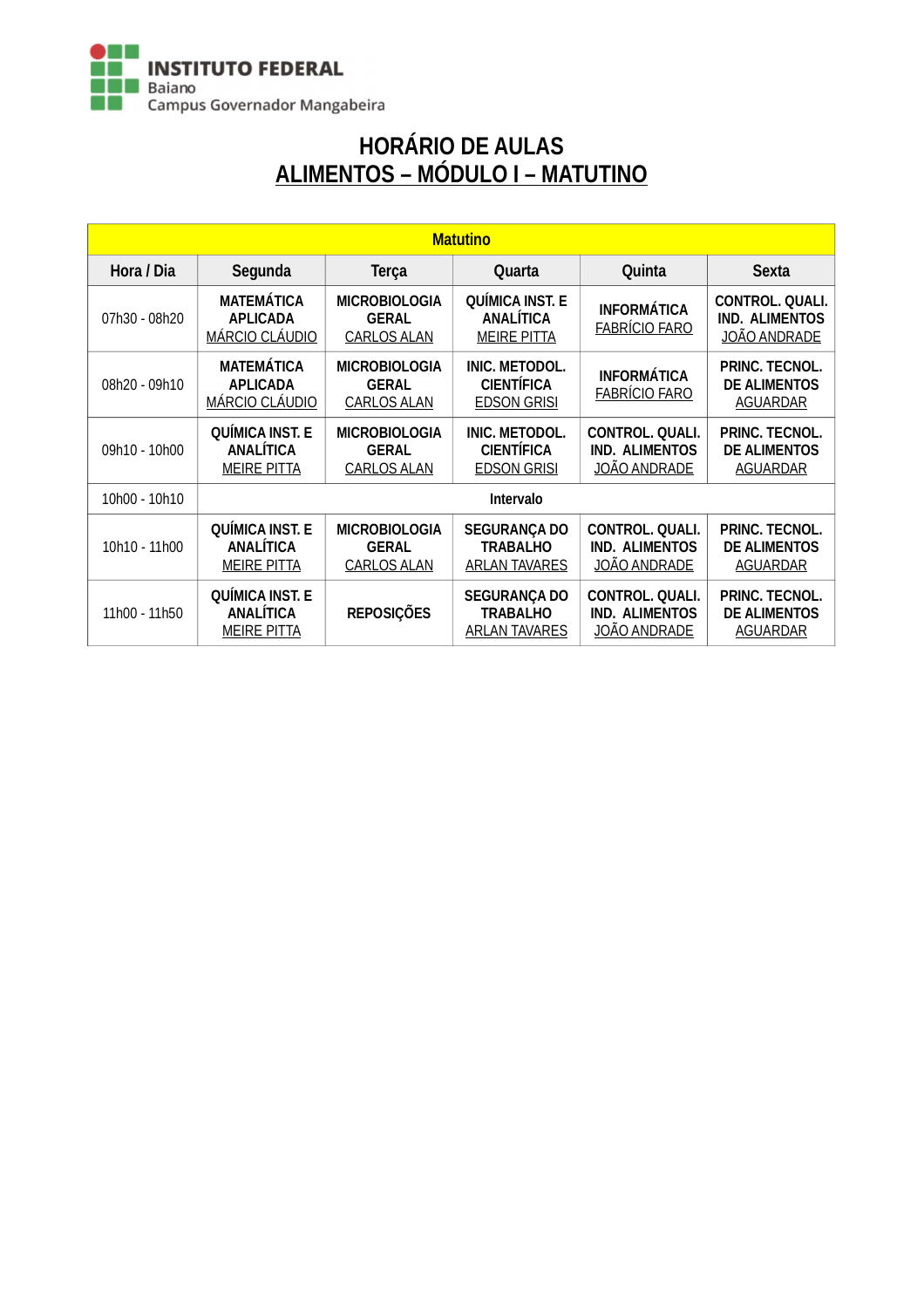

# HORÁRIO DE AULAS ALIMENTOS – MÓDULO I – NOTURNO

| <b>Noturno</b> |                                                                  |                                                                  |                                                           |                                                                        |                                                                |
|----------------|------------------------------------------------------------------|------------------------------------------------------------------|-----------------------------------------------------------|------------------------------------------------------------------------|----------------------------------------------------------------|
| Hora / Dia     | Segunda                                                          | <b>Terça</b>                                                     | Quarta                                                    | Quinta                                                                 | <b>Sexta</b>                                                   |
| 18h30 - 19h20  | <b>MICROBIOLOGIA</b><br><b>GERAL</b><br><b>CARLOS ALAN</b>       | <b>QUÍMICA INST. E</b><br><b>ANALÍTICA</b><br><b>MEIRE PITTA</b> | INIC. METODOL.<br><b>CIENTÍFICA</b><br><b>EDSON GRISI</b> | CONTROL. QUALI.<br><b>IND. ALIMENTOS</b><br><b>JOÃO ANDRADE</b>        | PRINC. TECNOL.<br><b>DE ALIMENTOS</b><br><b>AGUARDAR</b>       |
| 19h20 - 20h10  | <b>MICROBIOLOGIA</b><br><b>GERAL</b><br>CARLOS ALAN              | <b>QUÍMICA INST. E</b><br><b>ANALÍTICA</b><br><b>MEIRE PITTA</b> | INIC. METODOL.<br><b>CIENTÍFICA</b><br><b>EDSON GRISI</b> | <b>CONTROL. QUALI.</b><br><b>IND. ALIMENTOS</b><br>JOÃO ANDRADE        | PRINC. TECNOL.<br><b>DE ALIMENTOS</b><br><b>AGUARDAR</b>       |
| 20h10 - 21h00  | <b>MICROBIOLOGIA</b><br><b>GERAL</b><br><b>CARLOS ALAN</b>       | <b>QUÍMICA INST. E</b><br><b>ANALÍTICA</b><br><b>MEIRE PITTA</b> | <b>INFORMÁTICA</b><br><b>FABRÍCIO FARO</b>                | <b>CONTROL. QUALI.</b><br><b>IND. ALIMENTOS</b><br><b>JOÃO ANDRADE</b> | PRINC. TECNOL.<br><b>DE ALIMENTOS</b><br><b>AGUARDAR</b>       |
| 21h00 - 21h10  | Intervalo                                                        |                                                                  |                                                           |                                                                        |                                                                |
| 21h10 - 22h00  | <b>MICROBIOLOGIA</b><br><b>GERAL</b><br><b>CARLOS ALAN</b>       | <b>MATEMÁTICA</b><br><b>APLICADA</b><br><b>MÁRCIO CLÁUDIO</b>    | <b>INFORMÁTICA</b><br><b>FABRÍCIO FARO</b>                | <b>CONTROL. QUALI.</b><br><b>IND. ALIMENTOS</b><br><b>JOÃO ANDRADE</b> | <b>SEGURANÇA DO</b><br><b>TRABALHO</b><br><b>ARLAN TAVARES</b> |
| 22h00 - 22h50  | <b>QUÍMICA INST. E</b><br><b>ANALÍTICA</b><br><b>MEIRE PITTA</b> | <b>MATEMÁTICA</b><br><b>APLICADA</b><br><b>MÁRCIO CLÁUDIO</b>    | <b>REPOSIÇÕES</b>                                         | PRINC. TECNOL.<br><b>DE ALIMENTOS</b><br><b>AGUARDAR</b>               | <b>SEGURANÇA DO</b><br><b>TRABALHO</b><br><b>ARLAN TAVARES</b> |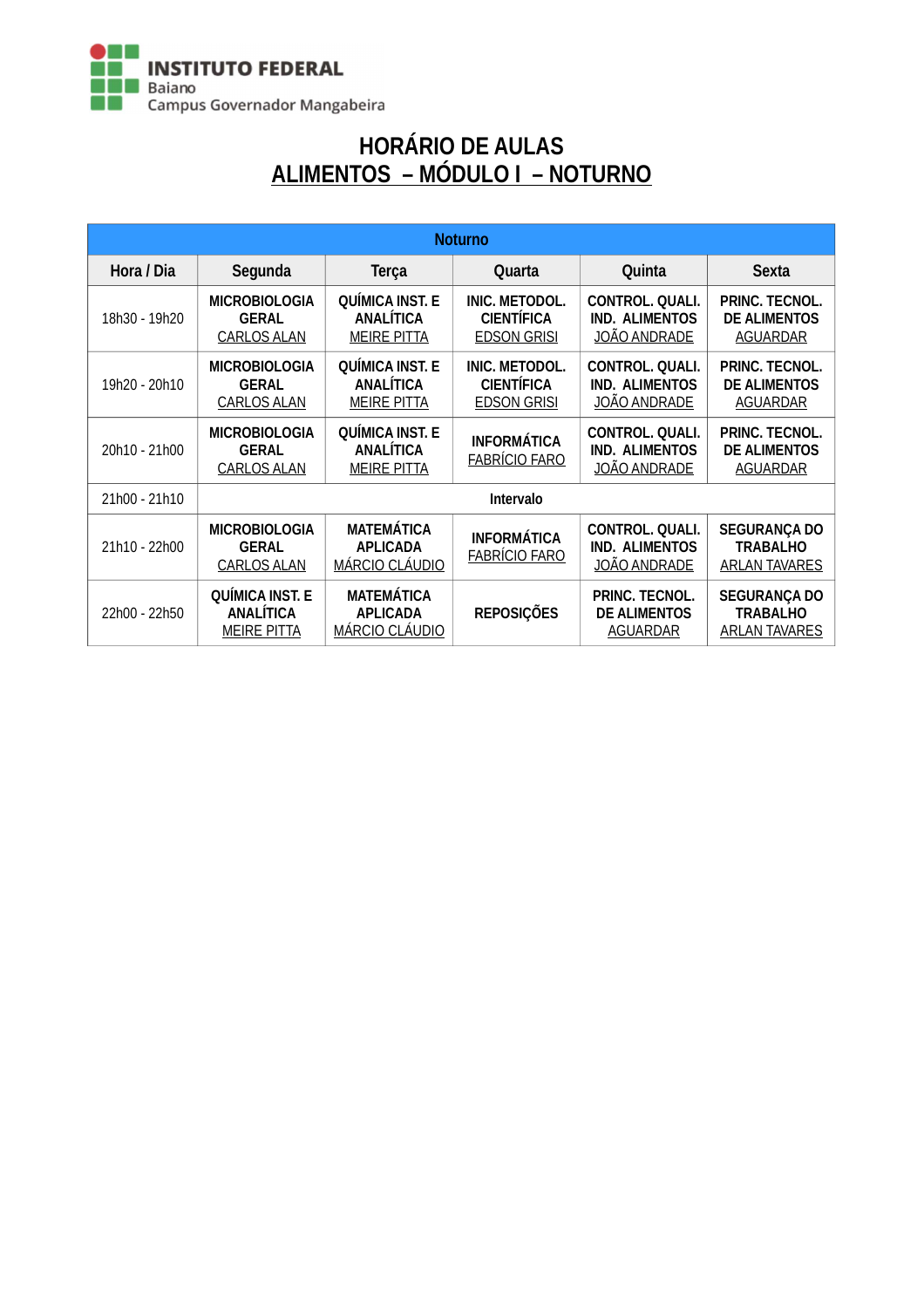

# HORÁRIO DE AULAS ALIMENTOS – MÓDULO III – MATUTINO

| <b>Matutino</b> |                       |                       |                     |                     |                      |  |
|-----------------|-----------------------|-----------------------|---------------------|---------------------|----------------------|--|
| Hora / Dia      | Segunda               | <b>Terça</b>          | Quarta              | Quinta              | <b>Sexta</b>         |  |
| 07h30 - 08h20   | <b>ANALISE</b>        | <b>ANÁLISE</b>        | <b>ANALISE DE</b>   | <b>TEC. PRODUTO</b> | <b>TEC. PRODUTO</b>  |  |
|                 | <b>SENSORIAL</b>      | <b>SENSORIAL</b>      | <b>ALIMENTOS</b>    | <b>VEGETAL I</b>    | <b>VEGETAL I</b>     |  |
|                 | LÍDIA ELOY            | LÍDIA ELOY            | LIDIA ELOY          | <b>SILVANA</b>      | <b>SILVANA</b>       |  |
| 08h20 - 09h10   | <b>TEC. DE LEITE</b>  | <b>ANÁLISE</b>        | <b>ANALISE DE</b>   | <b>TEC. PRODUTO</b> | <b>TEC. CARNES E</b> |  |
|                 | <b>E DERIVADOS II</b> | <b>SENSORIAL</b>      | <b>ALIMENTOS</b>    | <b>VEGETAL I</b>    | <b>DERIVADOS</b>     |  |
|                 | <b>EMANOELA</b>       | LÍDIA ELOY            | LÍDIA ELOY          | <b>SILVANA</b>      | JOÃO ANDRADE         |  |
| 09h10 - 10h00   | <b>TEC. DE LEITE</b>  | <b>ANÁLISE</b>        | <b>ANALISE DE</b>   | <b>TEC. PRODUTO</b> | <b>TEC. CARNES E</b> |  |
|                 | <b>E DERIVADOS II</b> | <b>SENSORIAL</b>      | <b>ALIMENTOS</b>    | <b>VEGETAL I</b>    | <b>DERIVADOS</b>     |  |
|                 | <b>EMANOELA</b>       | <b>LÍDIA ELOY</b>     | <b>LÍDIA ELOY</b>   | <b>SILVANA</b>      | <b>JOÃO ANDRADE</b>  |  |
| 10h00 - 10h10   | <b>Intervalo</b>      |                       |                     |                     |                      |  |
| 10h10 - 11h00   | <b>TEC. DE LEITE</b>  | TEC. DE LEITE         | <b>EMPREENDEDO-</b> | <b>TEC. PRODUTO</b> | <b>TEC. CARNES E</b> |  |
|                 | <b>E DERIVADOS II</b> | <b>E DERIVADOS II</b> | <b>RISMO</b>        | <b>VEGETAL I</b>    | <b>DERIVADOS</b>     |  |
|                 | <b>EMANOELA</b>       | <b>EMANOELA</b>       | ROBERTO CARLOS      | <b>SILVANA</b>      | <b>JOÃO ANDRADE</b>  |  |
| 11h00 - 11h50   | <b>TEC. DE LEITE</b>  | <b>TEC. DE LEITE</b>  | <b>EMPREENDEDO-</b> | <b>TEC. PRODUTO</b> | <b>TEC. CARNES E</b> |  |
|                 | E DERIVADOS II        | E DERIVADOS II        | <b>RISMO</b>        | <b>VEGETAL I</b>    | <b>DERIVADOS</b>     |  |
|                 | <b>EMANOELA</b>       | <b>EMANOELA</b>       | ROBERTO CARLOS      | <b>SILVANA</b>      | <u>JOÃO ANDRADE</u>  |  |